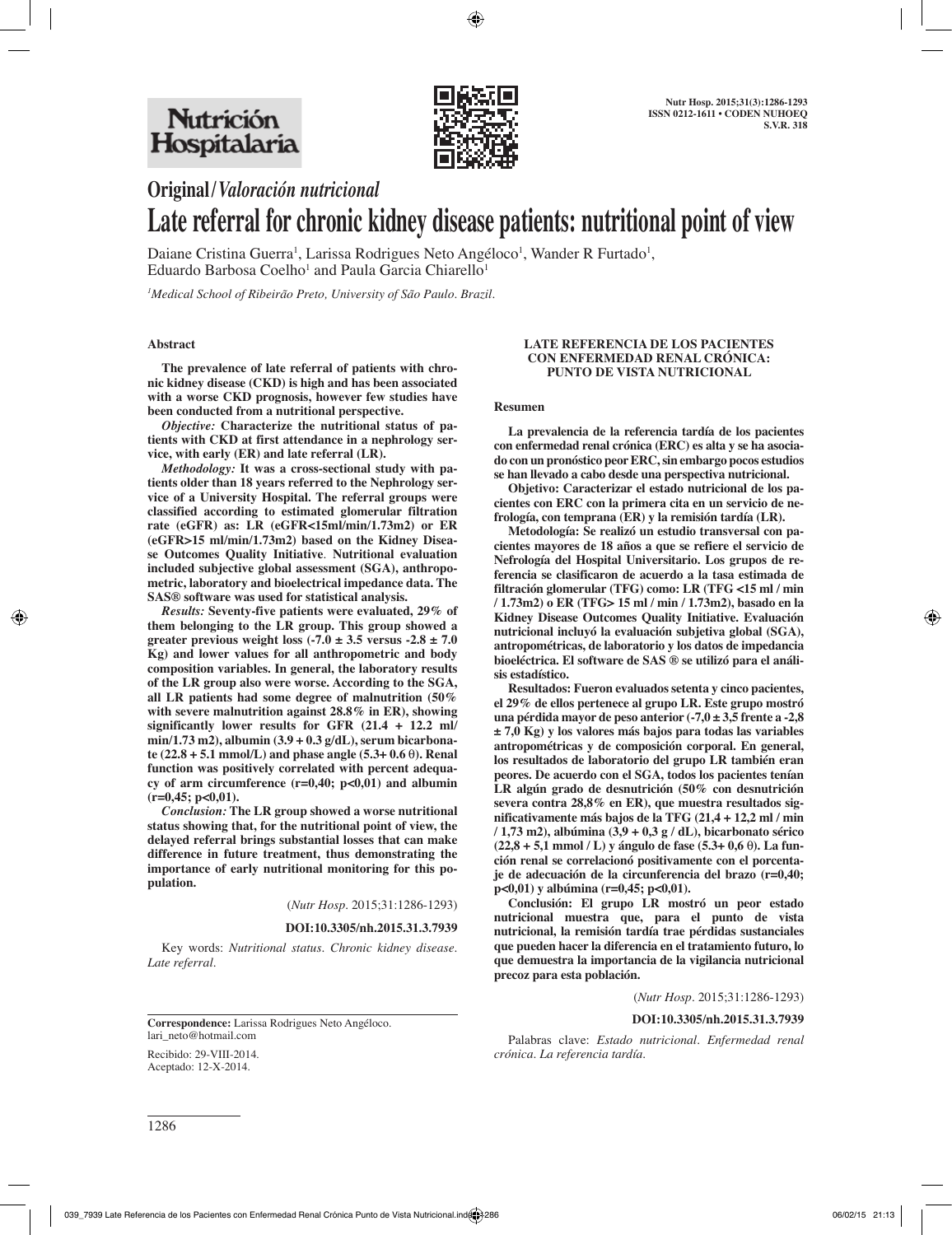# **Introduction**

Chronic Kidney Disease (CKD) is a clinical syndrome characterized by renal damage and progressive and irreversible loss of kidney function<sup>1</sup>. The increased prevalence of CKD has led to its recognition as a public health problem in Brazil and in the world, especially due to the high costs for the health system, the high morbidity and mortality of this population, and the adverse consequences for affected individuals<sup>2</sup>.

In order to control the complications caused by CKD, to attenuate the progression of the disease and to optimize its treatment, in addition to preparing the patients for dialysis or kidney transplantation, international guidelines recommend that patients with CKD be referred early to a nephrologist for the assessment and management of the disease<sup>3</sup>.

Many studies have indicated that late referral is associated with a poorer prognosis for CKD<sup>4,5</sup>. It involves higher rates of progression to renal dysfunction, higher complication rates and a higher risk to require emergency dialysis, resulting in increased morbidity-mortality, higher treatment costs, and a worse quality of life<sup>6,7,8,9</sup>. Despite this recognized health impairment due to late referral, few studies have been conducted using a nutritional perspective<sup>10,11,12</sup>.

Starting from a glomerular filtration rate (GFR) of 60 mL/min/1.73 m<sup>2</sup>, the patients should be regularly submitted to assessment of nutritional status. The ideal way to monitor the nutritional status of these patients includes a combination of various clinical, laboratory and anthropometric parameters in order to circumvent the limitation of each method when employed separately $^{13,14}$ .

Among the complications of CKD to which late referral may contribute is protein-energy malnutrition (PEM). The causes of this condition are multifactorial, being mainkly related to the dietary restrictions of pre-dialysis treatment, the clinical conditions determined by the disease itself (anorexia, gastrointestinal and hormonal disorders, and metabolic changes), and polymedication<sup>15,16,17,18</sup>.

Most of the patients who start dialysis treatment without previous nutritional monitoring have symptoms of malnutrition such as weight loss and changes in anthropometric and laboratory parameters $19$ . Thus, the application of a nutritional care plan seems to be the main protective factor against the worsening of PEM, since nutritional monitoring and education are key factors in order to secure motivation and adhesion to the  $\text{dist}^{20,21}$ .

Considering nutritional status as an important prognostic factor in the evolution of CKD and in view of the lack of information about the patients referred to nephrology services, it is essential to be aware of the nutritional status of these patients in order to improve the nutritional care provided to them. Thus, the main objective of the present study was to characterize the nutritional status of patients with CKD under conservative treatment with early or late referral to a nephrology service.

# **Subjects and Methods**

# *Design*

An observational cross-sectional study was conducted between October 2009 and December 2010 on 75 patients with pre-dialysis CKD referred to the Nephrology Service of a University Hospital in Ribeirão Preto, São Paulo, Brazil for the first time and aged 18 years or older. Individuals with acute kidney injury, prior kidney transplantation or dialysis and those for whom the disease could not be differentiated as acute or chronic according to their medical records were excluded.

The study was approved by the Research Ethics Committee of the University Hospital, Medical School of Ribeirao Preto, University of Sao Paulo, and all patients gave written informed consent to participate.

Sample size was calculated from a pilot sample previously obtained from a CKD population. The formula of Singer (1997) was used and the level of significance was set at 0.05. For a test power of 0.8, the result of the calculatioon was a total sample of 70 patients $22$ .

# *Time of referral*

The classification of late referral was based on the definition of the K/DOQI Guidelines, using as a criterion a GFR of  $\langle 15 \text{ ml/min}/1.73 \text{ m}^2$ , estimated from the formula of Cockcroft-Gault, which uses age, current weight and plasma creatinine concentration<sup>23</sup>. On this basis, the patients were assigned to two groups, i.e., those with a late referral (GFR $<$ 15 ml/min/1.73 m<sup>2</sup>) and those with an early referral (GFR  $>15$  ml/min/1.73 m<sup>2</sup>).

# *Anthropometric measures*

The same trained nutritionist performed the anthropometric evaluation of all patients under fasting conditions. Weight was measured with a scale with 0.1 kg precision and height with a stadiometer with 0.1 cm precision (Filizola S/A, Sao Paulo, Brazil). Body mass index (BMI) was calculated as weight divided by height squared. A cutoff point of ≥24.9 kg/m<sup>2</sup> was used to classify excess weight for adults and a cutoff point of  $≥27.0 \text{ kg/m}^2$  was used to classify excess weight for elderly subjects<sup>24</sup>.

The following anthropometric indices were assessed: the patient's current weight expressed as a percentage of ideal weight  $(\%)$ ; measurement of the arm circumference (AC) expressed as a percentage of adequacy in relation to the ideal values for gender and age25,26; and waist circumference (WC) classified according to the World Health Organization (WHO)<sup>27</sup>.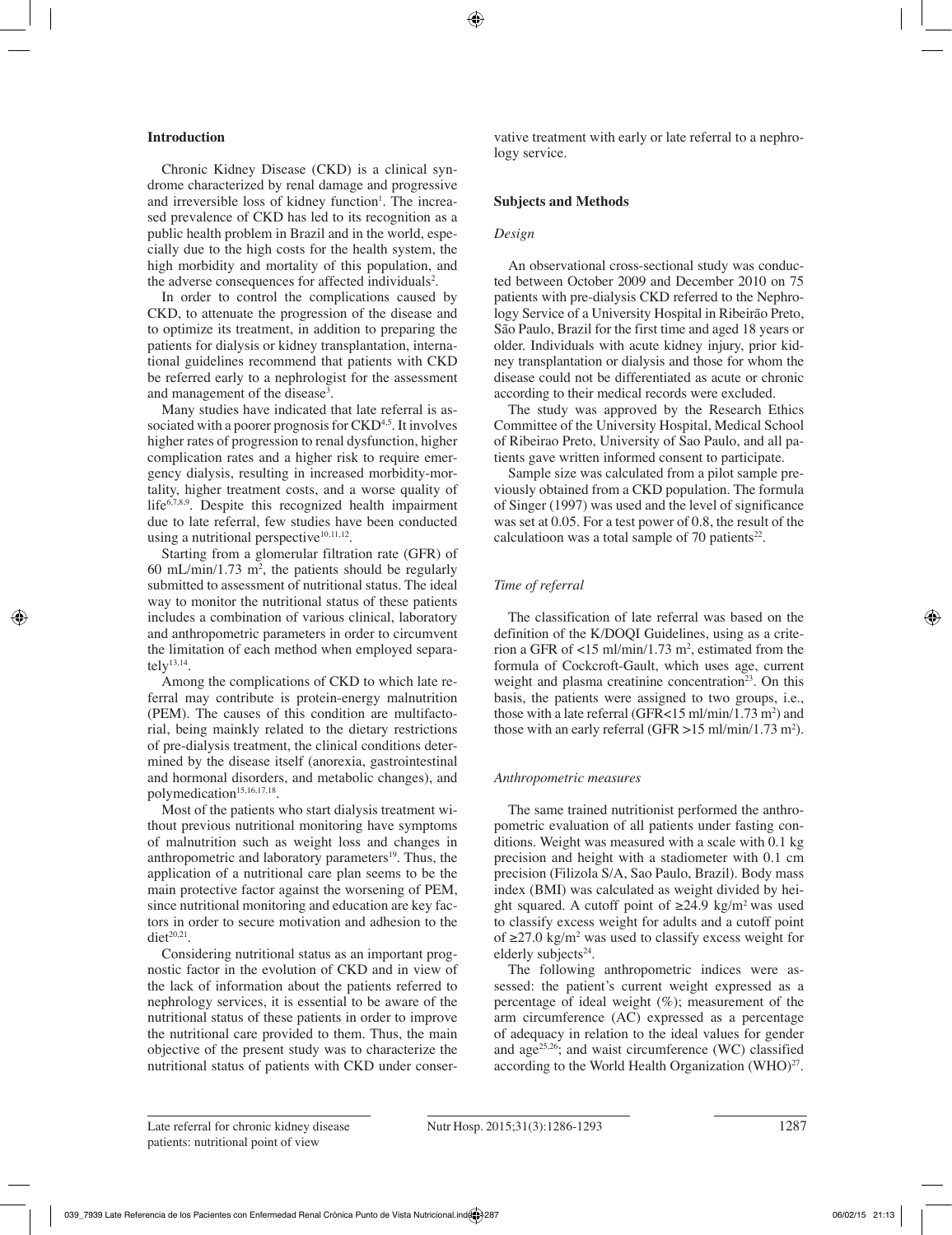The percentage of weight change was calculated based on the current weight in relation to the habitual weight and classified as gain, significant loss (<10%) or severe loss  $(>10\%)$  in the last 6 months<sup>28</sup>. Patients whose clinical condition did not permit anthropometric assessment were only submitted to subjective global assessment and to laboratory work-up.

Body composition was evaluated by tetrapolar bioelectrical bioimpedance analysis (BIA) (Biodynamics 450, Biodynamics Corporation, Seattle, WA, USA) which provides data regarding body water, lean mass, phase angle and fat mass, using a current of 800 μA and 50 kHz. The measurements were performed according to manufacturer instructions.

A researcher experienced in using the scored Subjective Global Assessment (SGA) assessed all subjects29. Each subject was classified as well-nourished (SGA A), moderately or suspected of being malnourished (SGA B), or severely malnourished (SGA C). The scored SGA consists of the four medical components (weight loss, nutrition impact symptoms, intake and functional capacity) and a physical examination assessing fat, muscle stores and fluid status plus global assessment of nutritional status.

# *Biochemical evaluation*

Blood samples were collected from the patients after a 12-h overnight fast. Biochemical evaluation included the determination of lipid profile, serum albumin, total protein, urea, creatinine, calcium, phosphorus, blood count, glucose and venous blood gases (pH and bicarbonate -  $HCO_3$ ). All exams were carried out in the Central Laboratory of the University Hospital of the institution.

The lipid profile, consisting of total cholesterol (TC), triglycerides (TG), low density lipoprotein (LDL-c) and high density lipoprotein (HDL-c), was determned. The following desirable reference values were considered: <200 mg/dL TC, <150 mg/dL TG and < 100 mg/dL LDL-c, and for HDL-c, values higher than 40 mg/dL for men and higher than 50 mg/ dL for women<sup>30</sup>.

The reference value used for serum albumin was  $\geq 4.0$  g/dL (K/DOOI, 2000) and the reference value used for glucose was  $> 100$  mg/dL<sup>31</sup>. Metabolic acidosis was defined as serum bicarbonate concentrations of less than 22 mmol/ $L^{32}$ .

# *Statistics*

Data are reported as mean and standard deviation for continuous variables and as frequencies and percentages for categorical variables. Spearman correlation was used to determine associations between estimated GFR and nutritional parameters. The nonparametric Wilcoxon test was applied to analyze differences between the late referral (LR) and early referral (ER) groups regarding the continuous variables, and the Fisher exact test was used to analyze differences regarding the categorical variables. The level of significance was set at 5%. ANOVA was used to compare the patients according to SGA classification, followed by the Tukey post-test when the null hypothesis was rejected. The SAS® software (version 9.2, 2008, SAS Institute Inc. Cary, NC, USA) was used for all analyses.

# **Results**

Seventy-five patients under conservative treatment were assessed, 29% of them belonging to the LR group and 71% to the ER group. Mean patient age was  $64.8+11.6$  years and 73% were elderly persons ( $> 60$ ) years). Patient distribution according to kidney function is presented in table I.

According to BMI, most subjects (63%) were overweight and obese. When each group was considered separately, the percentage of overweight in ER patients was even higher (68%). Concerning abdominal circumference, 75% of the patients were found to be at higher risk for metabolic complications associated with obesity.

Nutritional assessment revealed that 54% of the patients had suffered a weight loss of up to 10% in the last 6 months. The LR group showed lower values for all the anthropometric and body composition variables, except for the percentage of weight change, which indicated a greater weight loss in this group (Table II). In agreement with the anthropometric assessment, in general the laboratory data for the LR group were worse than those for the ER group (Table III).

The lipid profile showed changes in large part of the subjects compared to reference values. Hypertriglyceridemia was present in 47% of cases, elevated LDL-c in 57% and hypercholesterolemia in 40%. It is important to point out that 37% of the patients showing normal serum TC levels were taking lipid-lowering drugs. Fasting glycemia levels were higher than the reference values in 44% of the patients.

|              | <b>Table I</b><br>Patient distribution according to CKD staging |            |  |
|--------------|-----------------------------------------------------------------|------------|--|
| <i>Stage</i> | Glomerular filtration rate*<br>(ml/min/1.73 m <sup>2</sup> )    | n(%        |  |
| H            | $60 - 89$                                                       | $7(9.3\%)$ |  |
| Ш            | $30 - 59$                                                       | 20(26.7%)  |  |
| IV           | 15-29                                                           | 26 (34.7%) |  |
| V            | ${<}15$                                                         | 22(29.3%)  |  |

\*Glomerular filtration rate estimated using the formula of Cockcroft-Gault<sup>23</sup>.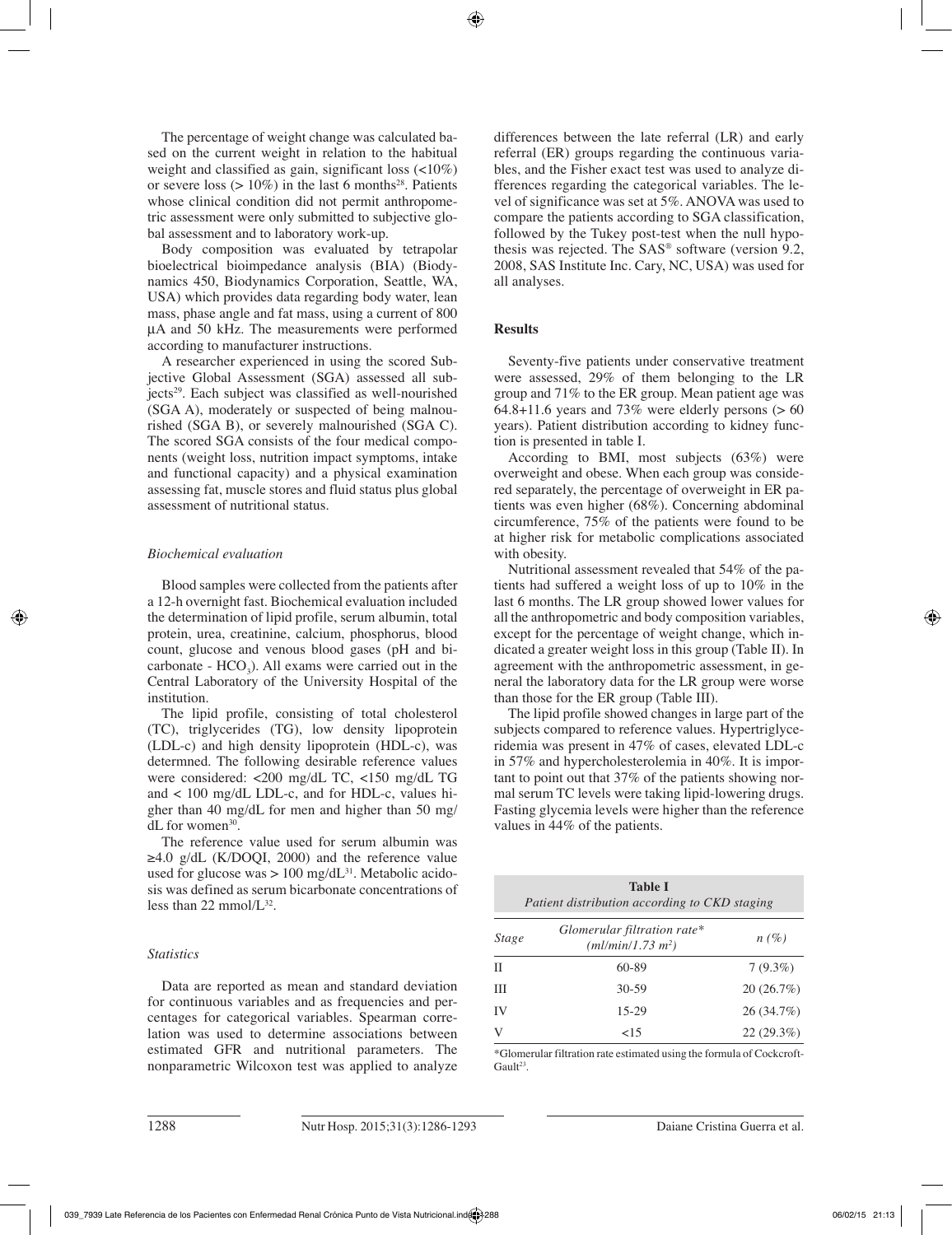|                          | Table II<br>Comparison od the anthropometric variables between groups according to late or early referral |                           |                            |                 |
|--------------------------|-----------------------------------------------------------------------------------------------------------|---------------------------|----------------------------|-----------------|
| Variables                | Sample<br>$(n=75)$                                                                                        | Late referral<br>$(n=22)$ | Early referral<br>$(n=53)$ | <i>p</i> -value |
| Change in weight $(\% )$ | $-3.9 \pm 6.5$                                                                                            | $-7.0 \pm 3.5$            | $-2.8 \pm 7.0$             | < 0.01          |
| Adequacy of IMW $(\%)$   | $126.1 \pm 23.8$                                                                                          | $113.5 \pm 16.6$          | $131.3 \pm 24.4$           | < 0.01          |
| BMI $(kg/m2)$            | $27.3 \pm 5.2$                                                                                            | $24.5 \pm 3.6$            | $28.4 \pm 5.3$             | < 0.01          |
| Adequacy of AC $(\% )$   | $97 \pm 14.1$                                                                                             | $89.4 \pm 10.9$           | $99.4 \pm 14.2$            | 0.01            |
| $AbC$ (cm)               | $97.2 \pm 13.3$                                                                                           | $86.6 \pm 11.1$           | $100.7 \pm 12.1$           | < 0.01          |
| Phase angle $(\theta)$   | $5.7 \pm 0.9$                                                                                             | $5.2 \pm 0.7$             | $5.9 \pm 0.9$              | 0.01            |
| Fat mass $(\% )$         | $20.4 \pm 8.3$                                                                                            | $23.7 \pm 6.8$            | $29.6 \pm 7.6$             | 0.02            |

\*Nonparametric Wilcoxon test. Data are reported as mean ± SD. IMW: ideal mean weight; BMI: body mass index; AC: arm circumference; AbC: abdominal circumference.

| <b>Table III</b><br>Comparison of the laboratory variables between groups according to late and early referral |                           |                            |            |
|----------------------------------------------------------------------------------------------------------------|---------------------------|----------------------------|------------|
| Variables                                                                                                      | Late referral<br>$(n=22)$ | Early referral<br>$(n=53)$ | $p$ -value |
| Hemoglobin $(g/dl)$                                                                                            | $10.7 \pm 1.53$           | $13.1 \pm 2$               | $0.01$     |
| Hematocrit $(\%)$                                                                                              | $32.9 \pm 4.10$           | $39.6 \pm 5.7$             | $0.01$     |
| Lymphocytes $(10^3 \text{ mm}^3)$                                                                              | $1.7 \pm 0.86$            | $2.1 \pm 0.6$              | 0.03       |
| <b>TIBC</b>                                                                                                    | $186 \pm 51.45$           | $223.2 \pm 84.5$           | 0.02       |
| Glycemia (mg/dl)                                                                                               | $105.1 \pm 51.6$          | $127.2 \pm 60$             | 0.04       |
| Albumin $(g/dl)$                                                                                               | $3.92 \pm 0.26$           | $4.2 \pm 0.3$              | < 0.01     |
| Total proteins (g/dl)                                                                                          | $6.6 \pm 0.5$             | $6.9 \pm 0.4$              | 0.04       |
| Urea $(mg/dl)$                                                                                                 | $107.2 \pm 42.3$          | $75.4 \pm 41.1$            | $0.01$     |
| Creatinine (mg/dl)                                                                                             | $5.6 \pm 2.3$             | $2.3 \pm 1.1$              | $0.01$     |
| Phosphorus (mg/dl)                                                                                             | 5.6                       | 4.05                       | $0.01$     |
| Total calcium (mg/dl)                                                                                          | 8.5                       | 9.5                        | $0.01$     |
| Blood pH                                                                                                       | $7.3 \pm 0.1$             | $7.6 \pm 0.1$              | $0.01$     |
| Serum bicarbonate                                                                                              | $20.7 \pm 4.3$            | $26.4 \pm 4.3$             | $0.01$     |

\*Nonparametric Wilcoxon test. Data are reported as mean ± SD. TIBC: Total iron-binding capacity.

There were associations between kidney function and parameters of nutritional assessment. There was a significant positive correlation between GFR and phase angle (Figure 1) and between renal function and albumin (Figure 2). The prevalence of hypoalbuminemia in the total sample was 37%.

Metabolic acidosis was identified in 28% of the patients. Significant positive correlations were observed between serum bicarbonate levels and nutritional status variables such as albumin (Figure 3).

Patient classification according to the SGA is presented in table IV. Half the patients in the LR group had severe malnutrition and no patient was classified as well nourished.

When the laboratory and anthropometric variables were compared according to SGA, the patients classified as malnourished were found to have significantly lower GFR, albumin, serum bicarbonate and phase angle values and a greater weight loss. However, only albumin differed between categories B and C and only phase angle and GFR differed between categories A and B (Table IV, Table V).

# **Discussion**

The main findings of the present study were a high prevalence of patients with late referral (LR) to the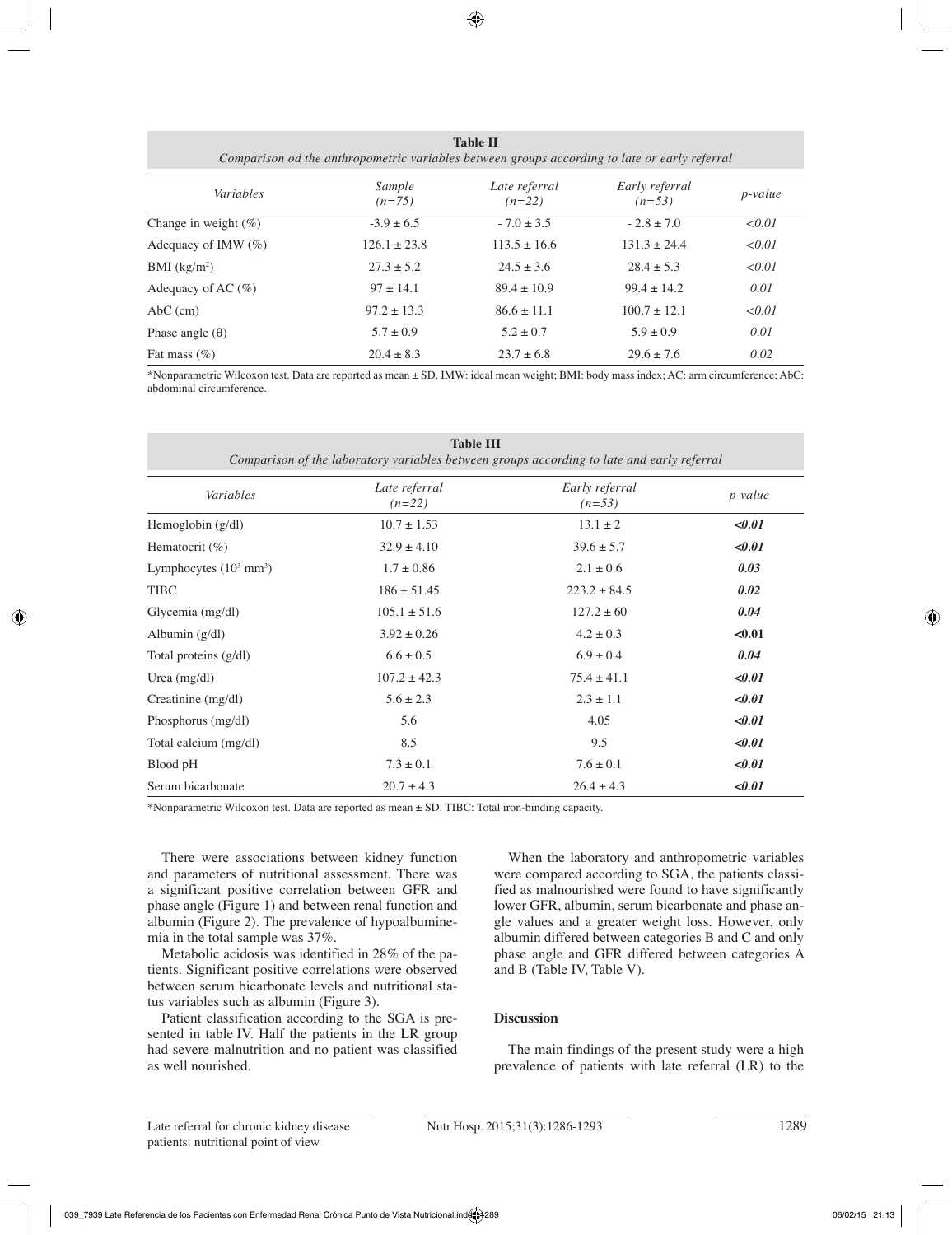

*Fig. 1.—Correlation Spearman between GFR and phase angle (CCS=0,48; p<0,01).*



*Fig. 2.—Correlation Spearman between renal function and albumin (CCS=0,45; p<0,01).*



*Fig. 3.—Correlation Spearman between serum bicarbonate levels and albumin (CCS=0,4; p<0,01).* 

nephrology service of a university hospital and the fact that these patients showed a worse nutritional status according to the SGA and most of the anthropometry, laboratory and body composition parameters compared to the ER group.

The definition of "late referral" is somewhat arbitrary and quite heterogeneous. Most studies usually assess the prevalence of LR on the basis of the difference in time between referral to the nephrologist and beginning of dialysis treatment. However, since there is no established definition, different times are used as cut-off points, among them 1, 3, 4, 6 or even 12 months before dialysis treatment<sup>4,33,34,35,36,37</sup>.

This criterion based on the difference in time is used in prospective or retrospective studies. However, due to the cross-sectional nature of our study, we could not use this classification. For this reason, we selected the LR criterion considered in the guidelines of the K/DOQI based on stage 5 of CKD (GFR<15 ml/min/1.73 m<sup>2</sup>)<sup>3</sup>. According to the systematic review study of Navaneethan et al. (2008), this diversity of criteria is responsible for the wide variation in the prevalence of LR reported in the literature (15 to 80%), impairing a possible comparison between studies<sup>9</sup>.

The high percentage of LR patients detected in the present study (29%) agrees with literature data. Navaneethan et al. (2007), in a retrospective US study on 204 patients, compared the two classifications of LR and detected a value of 22% according to the criterion of kidney function (GFR $<15$  ml/min/1.73 m<sup>2</sup>) and a value of 26% according to the time criterion (6 months before dialysis)<sup>12</sup>. Similar results were obtained in a study conducted in Italy on  $673$  patients<sup>33</sup>. Recently, Hommel et al. (2012) detected an even higher LR percentage  $(38\%)^{37}$ . Thus, the literature shows that up to  $64\%$  of CKD patients are still referred late<sup>4</sup>.

Our findings show that kidney function was positively correlated with phase angle, with LR patients showing lower phase angle values. This reduction has been considered to reflect damage to the cell membrane, cell death, increased ratio between intra- and extracellular water, and decrease body cell mass<sup>38,39</sup>. From

|                | <b>Table IV</b><br>Classification of nutritional status of groups late<br>and early referral according to Subjective Global<br>$Assessment*$ |                               |              |  |
|----------------|----------------------------------------------------------------------------------------------------------------------------------------------|-------------------------------|--------------|--|
| Classification | Late<br>referral<br>$(n=22)$                                                                                                                 | Early<br>referral<br>$(n=53)$ | Sample       |  |
| A              | 0                                                                                                                                            | 17(32.7%)                     | $17(22.9\%)$ |  |
| B              | 11 (50%)                                                                                                                                     | 20(38.5%)                     | 31 (41.9%)   |  |
| C              | 11 $(50\%)$                                                                                                                                  | 15 (28.8%)                    | $26(35.2\%)$ |  |

 \* Detsky, 1987 (29) A: Well nourished; B: Mild to moderate malnutrition; C: Severe malnutrition.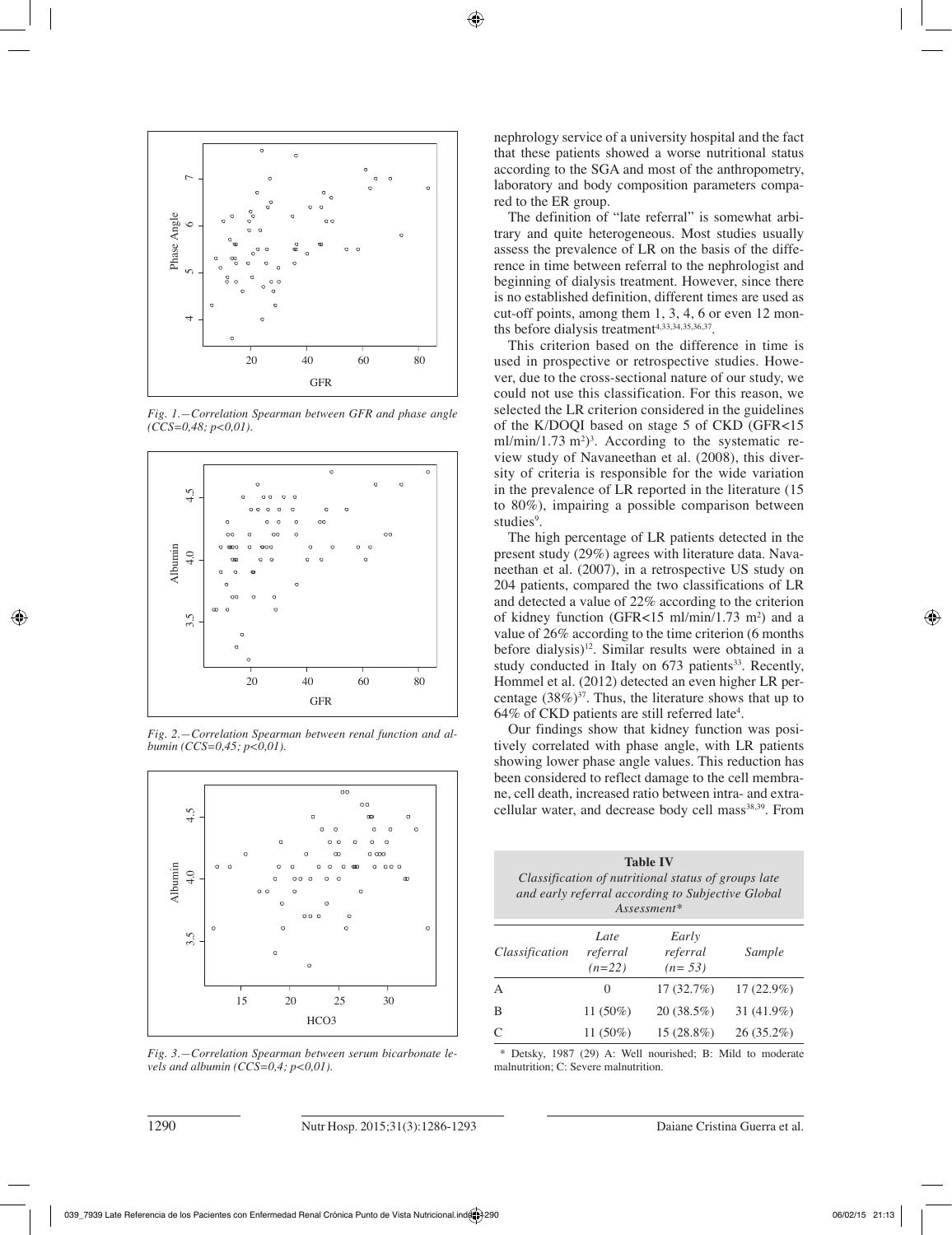**Table V** *Comparison of the nutritional variables according to classification by the Subjective Global Assessment\**

|                            | Classification SGA     |                              |                 |                |
|----------------------------|------------------------|------------------------------|-----------------|----------------|
| Variables                  | A                      | B                            | C               | <i>p-value</i> |
| eGFR $(ml/min/1.73 m2)$    | $47 + 16^{\circ}$      | $26.3 + 16.7$ <sup>b.c</sup> | $21.4 + 12.2^b$ | p<0.01         |
| Albumin $(g/dl)$           | $4.3 + 0.2^{\text{a}}$ | $4.1 + 0.2$ <sup>a.c</sup>   | $3.9 + 0.3^b$   | p<0.01         |
| Serum bicarbonate (mmol/L) | $28.0 + 2.9^{\circ}$   | $24.7 + 5.1a. b$             | $22.8 + 5.1b$   | p<0.01         |
| Change in weight $(\%)$    | $-1 + 5.2^{\circ}$     | $-3.8 + 6.5$ <sup>a, b</sup> | $-6.1 + 6.7b$   | p<0.01         |
| Phase angle $(\theta)$     | $6.4 + 0.7^{\circ}$    | $5.6+0.9^{b.c}$              | $5.3 + 0.6^b$   | p<0.01         |

Data are reported as mean ± SD. ANOVA: p-value < 0.01; Tukey post-test.

SGA: Subjective Global Assessemnte; eGFR: Estimated glomerular filtration rate.

\*Detsky, 1987 (29). A: Well nourished; B: Mild to moderate malnutrition; C: Severe malnutrition.

a clinical viewpoint, the phase angle is considered to be an important marker in the determination of increased risk of morbidity in various pathological conditions $11,40$ , particularly in CKD patients before dialysis. Caravaca et al. (2011) established that a phase angle of  $5.3^\circ$  is of prognostic value for survival<sup>41</sup>.

BMI assessment revealed a high percentage of overweight and obesity (63%), especially in the ER group. Brazilian studies have detected lower percentages of excess weight in CKD patients, of the order of 25 to  $50\%$ <sup>10,42</sup>. There still is controversy about the best measure for the determination of obesity in these patients. Some studies that evaluated the relationship between obesity and adverse outcome in CKD using BMI obtained conflicting results, which were partially due to the determination of total body mass without differentiating between fat and lean mass<sup>43,44,45</sup>. Evidence suggests that abdominal circumference is a more reliable tool for the detection of visceral adiposity, being a better predictor of morbidity and cardiovascular risk compared to BMI<sup>46</sup>. When the abdominal circumference was analyzed in the present population, most individuals were found to be at higher risk to develop metabolic complications.

Positive correlations were detected between kidney function and anthropometric variables. GFR was correlated with BMI and with percent adequacy of arm circumference, indicating that the progressive loss of kidney function is accompanied by a decline of nutritional status markers and is intimately linked to an increased risk of malnutrition, as also reported by Campbell et al.  $(2008)^{20}$ . In agreement with these results, considering all the anthropometric variables measured, the LR group showed a worse nutritional status than the ER group.

Herget-Rosenthal et al. (2010) also observed that LR patients had a poorer nutritional status when assessed according to serum albumin concentration (< 3.5  $g/dl$ ) and BMI (<20  $kg/m<sup>2</sup>$ ), and identified malnutrition as an independent factor associated with mortality<sup>47</sup>. Thus, during the pre-dialysis phase, malnutrition seems to be a predictor of increased number of hospitalizations and deaths and of progression to dialysis therapy regardless of GFR20.

Another clinical tool with established prognostic value for CKD and used to assess nutritional status is the SGA, which is commonly used to determine the prevalence of malnutrition and to identify patients at higher risk for morbidity and mortality<sup>48</sup>. Stenvinkel et al. (2002) reported that CKD patients classified as malnourished according to the SGA showed significantly higher mortality rates than patients classified as well nourished when the data were adjusted for age, diabetes and cardiovascular diseases<sup>16</sup>.

The beginning and the severity of PEM are related to the level of kidney function, with a higher prevalence of nutritional damage being usually observed below a GFR of 60 ml/min/1.73  $m^2$  and being reflected on lower albumin, serum bicarbonate and cholesterol values<sup>3</sup>. These changes were present in our study, in which malnutrition detected according to the SGA was associated with the more advanced phases of CKD and with significantly lower levels of albumin, serum bicarbonate and phase angle and a greater weight loss.

LR patients also showed worse laboratory results characterizing nutritional status compared to ER patients. In particular, metabolic acidosis, which is a common complication of CKD especially when GFR reaches levels close to 20 ml/min/1.73 m<sup>2</sup>, was present in almost one third of the patients, a result lower than those reported in the literature considering the same cut-off point. Leal et al. (2009) observed a 50% frequency of metabolic acidosis in a sample with characteristics similar to those of the subjects studied here<sup>42</sup>.

The reduction of serum bicarbonate levels is associated with various adverse effects including bone disease, hypoalbuminemia and increased risk of death<sup>42,49</sup>. In addition, it plays an important role in the pathogenesis of PEM, which involves increased protein degradation of skeletal muscle in the presence of acidosis, with its correction possibly contributing to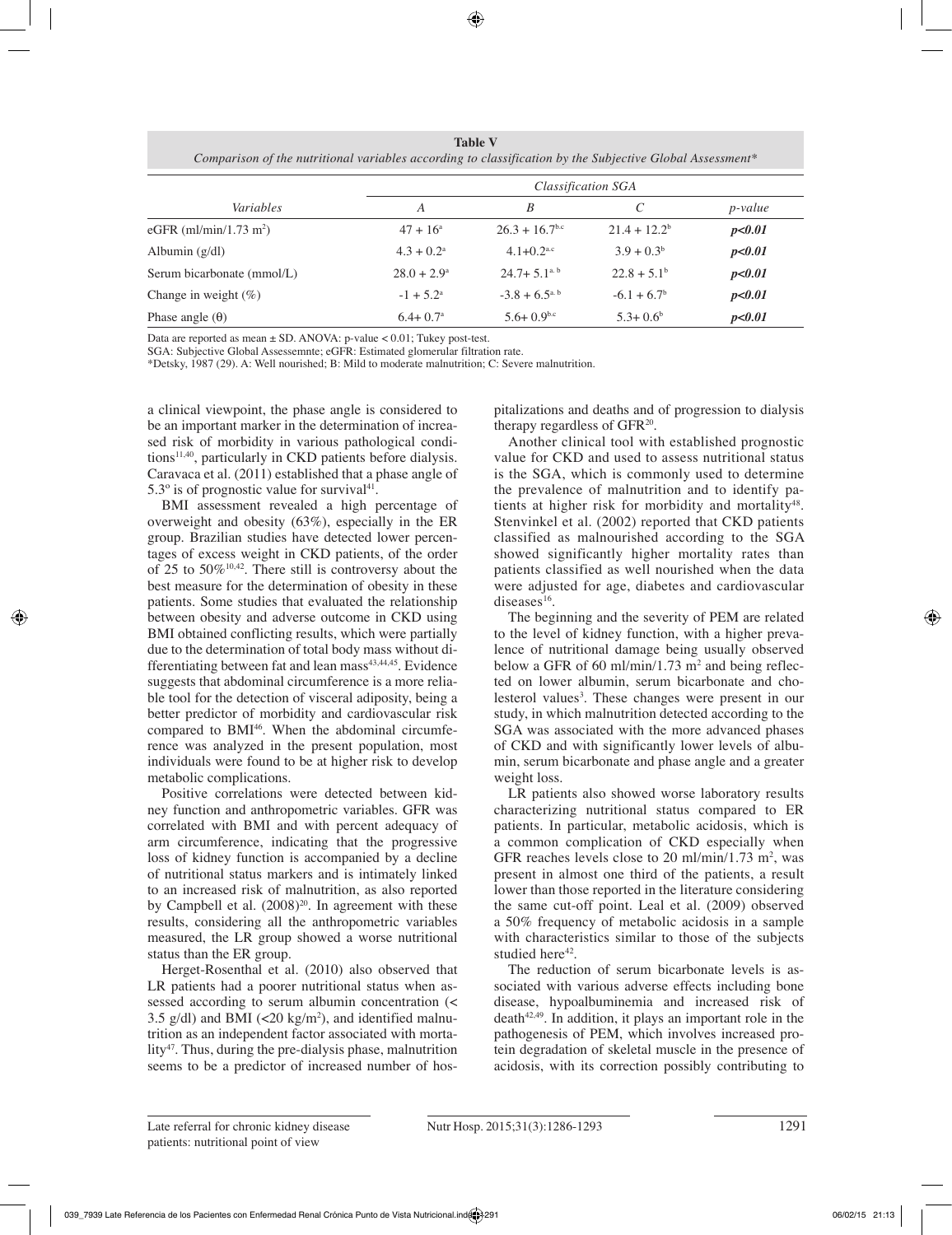a reduction of this degradation<sup>50</sup>. In the present study we observed various significant positive correlations between serum bicarbonate level and nutritional status variables such as albumin, total proteins, fat mass, percent fat and percent adequacy of arm circumference. When we compared the bicarbonate levels according to SGA classification, we noted that category A patients had significantly higher levels than category C patients.

Hypoalbuminemia was present in 37% of the subjects and its frequency was significantly higher in the LR group compared to the ER group. It is important to remember that low albumin levels may reflect not only the deterioration of nutritional status, but also the presence of inflammation, proteinuria, systemic diseases, advanced age, and degree of hydration. Thus, albumin should be used in combination with other parameters for the assessment of nutritional status<sup>16</sup>.

Regarding the lipid profile, a high percentage of patients with dyslipidemias as well as significantly lower HDL levels was observed in the LR group. However, this prevalence may be even higher since 37% of the patients with normal serum cholesterol levels were taking lipid-lowering medication. Recently, Chen et al. (2013) demonstrated that increases in TC and LDL-c are associated with a more rapid progression of CDK, being considered risk factors for renal replacement therapy in stage  $3-5$  patients<sup>51</sup>.

There is evidence that pre-dialysis nephrology care independently affects the clinical outcomes $8,52,53$ . The main objective of nutritional treatment during this phase is to maintain and/or recover the nutritional status, to attenuate the uremic symptoms, to control the metabolic disorders, and to delay the rate of kidney disease progression<sup>54</sup>. Thus, it is extremely important to maintain these patients under nutritional monitoring throughout CKD treatment, since this is a period that must be used to offer the patient the best possible conditions for the beginning of dialysis.

However, since most epidemiological investigations are devoted to the study of patients kept under dialysis treatment, it is essential to start new studies, mainly during earlier CKD phases in order to provide better nutritional care to this population.

# **Conclusion**

Despite the limitations of the present study such as a small sample size and the use of a LR criterion little employed in the literature, the results obtained demonstrated that patients with late referral presented a greater deterioration of nutritional status. Thus, it is essential for patients with CKD to receive an earlier diagnosis during the pre-dialysis period and to be referred in a timely manner to multiprofessional nephrology teams, in order to delay dialysis or to start dialysis program in a better health condition.

## **Acknowledgement**

The authors acknowledge Fundação de Amparo à Pesquisa do Estado de São Paulo (FAPESP) for granting a Master's fellowship (2009/ 06553-6) and for financial aid (2010/11179-3).

## **References**

- 1. Kalista-Richards M. The kidney: medical nutrition therapy-yesterday and today. *Nutr Clin Pract*. 2011 Apr;26(2):143-50.
- 2. Kim do H, Kim M, Kim H, et al. Early referral to a nephrologist improved patient survival: prospective cohort study for end-stage renal disease in Korea. *PLoS One*. 2013;8(1):e55323.
- 3. National Kidney Foundation: KDOQI clinical practice guidelines for chronic kidney disease: evaluation, classification, and stratification. *Am J Kidney Dis* 2002;39:S1–S266.
- 4. Sprangers B, Evenepoel P, Vanrenterghem Y. Late referral of patients with chronic kidney disease: no time to waste. *Mayo Clin Proc.* 2006;81(11):1487-1494.
- 5. Innes A. The detection of advanced chronic kidney disease by surveillance of elevated plasma creatinines a five-year experience. *Nephrol Dial Transplant* (2008) 23: 2571–2575.
- Levin A. Consequences of late referral on patients outcomes. *Nephrol Dial Transplant* (2000) 15 (Suppl 3): 8-13.
- 7. Kazmi WH, Obrador GT, Khan SS, Pereira BJG, Kausz AT. Late nephrology referral and mortality among patients with end-stage renal disease: a propensity score analysis. *Nephrol Dial Transplant* (2004) 19: 1808-1814.
- 8. Chan MR, Dall AT, Fletcher KE, Lu N, Trivedi H: Outcomes in patients with chronic kidney disease referred late to nephrologists: a meta-analysis. *Am J Med* 2007;120:1063.e2–1070.e2.
- 9. Navaneethan SD, Aloudat S, Singh S. A systematic review of patient and health system characteristics associated with late referral in chronic kidney disease. *BMC Nephrology* 2008, 9:3.
- 10. Carvalho KT, Silva MIB, Bregman R. Nutritional profile of patients with chronic renal failure. *Journal of Renal Nutrition*, 2004 Apr;14(2):97-100.
- 11. Bellizzi V, Scalfi A, Terracciano V. Early changes in bioelectrical estimates of body composition in chronic kidney disease. *J Am Soc Nephrol* 17: 1481–1487,2006.
- 12. Navaneethan SD, Nigwekar S, Sengodan M, et al., Referral to nephrologists for chronic kidney disease care: is non-diabetic kidney disease ignored? *Nephron Clin Pract* 2007;106:c113– c118
- 13. Vegine PM, Fernandes AC, Torres MR, Silva MI, Avesani CM. Assessment of methods to identify protein-energy wasting in patients on hemodialysis. *J Bras Nefrol*. 2011 Mar;33(1):55-61.
- 14. Bellizzi V, Di Iorio BR, Brunori G, et al. Assessment of nutritional practice in Italian chronic kidney disease clinics: a questionnaire-based survey. *J Ren Nutr*. 2010 Mar;20(2):82-90
- 15. Chazot C, Laurent G, Charra B, et al. Malnutrition in long-term haemodialysis. *Nephrol Dial Transplant* 2001;16:61-9.
- 16. Stenvinkel P, Barany P, Chung SH, Lindholm B, Heimbürger O. A comparative analysis of nutritional parameters as predictors of outcome in male and female ESRD patients. *Nephrol Dial Transplant.* 2002 Jul;17(7):1266-74.
- 17. Guarnieri G, Antonione R, Biolo G: Mechanisms of malnutrition in uremia. *J Renal Nutr* 13(2):153-157, 2003.
- 18. Espinosa Cuevas MA, Navarrete Rodriguez G, Villeda Martinez ME, et al. Body fluid volume and nutritional status in hemodialysis: vector bioelectric impedance analysis. *Clin Nephrol.* 2010 Apr;73(4):300-8.
- 19. Kaysen GA, Johansen KL, Cheng SC. Trends and outcomes associated with serum albumin concentration among incident dialysis patients in the United States. *Journal of Renal Nutrition*, Vol 18, No 4 (July), 2008: pp 323–331
- Campbell KL, Ash S, Davies PS, Bauer JD. Randomized controlled trial of nutritional counseling on body composition and die-